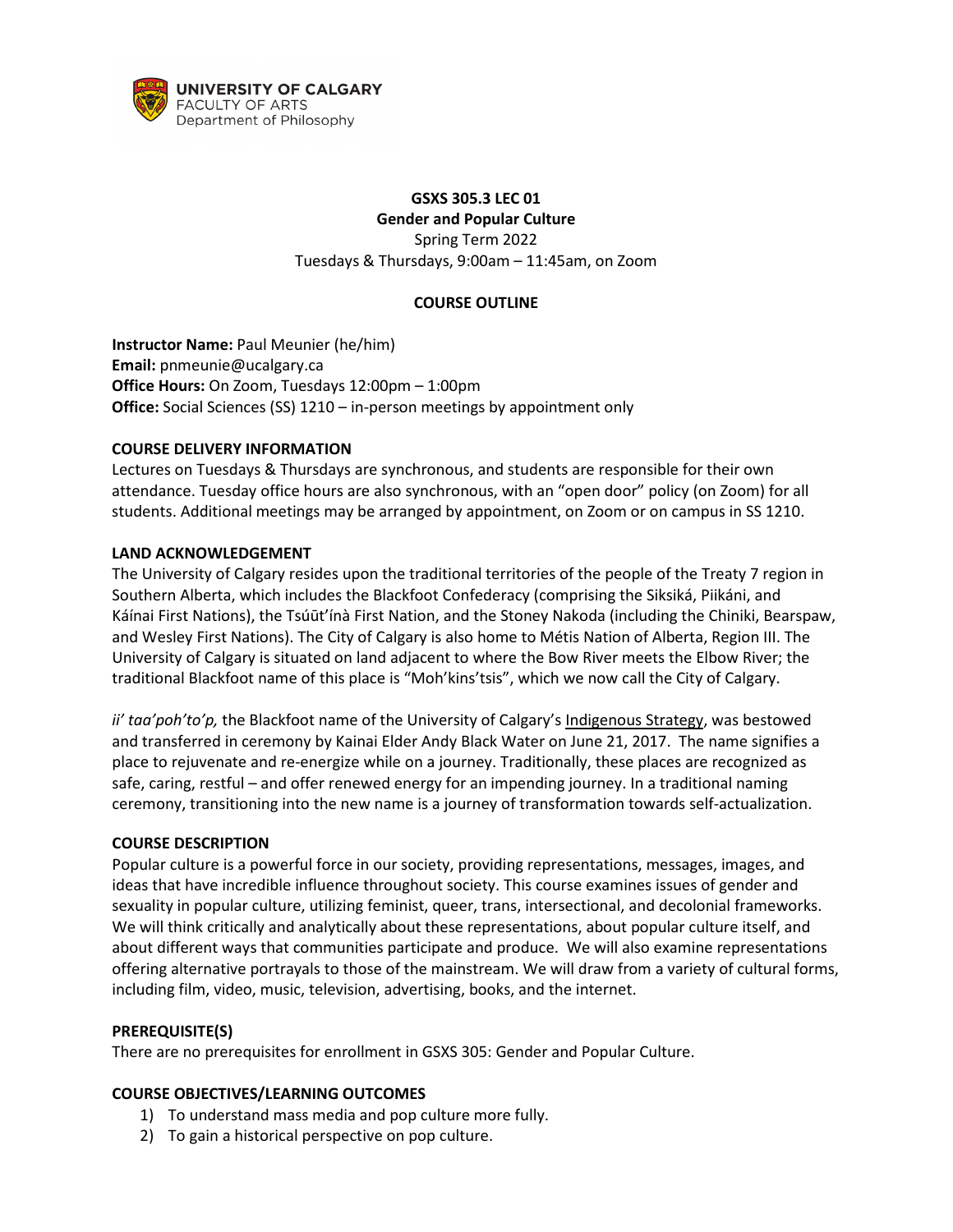- 3) To examine the ways in which gender and sexuality are represented within pop culture, and how they connect to systems of sexism and racism.
- 4) To understand how pop culture topics are represented, reinforced, and circulated.
- 5) To develop and strengthen critical thinking skills.
- 6) To become a more conscious, self-reflective person.
- 7) To create a vibrant learning community based on respect and curiosity.

### **PARTICIPATORY CLASSROOM PHILOSOPHY**

Gender and Sexuality Studies courses (GSXS) operate according to a participatory classroom philosophy. Students will be expected to engage with each other and the Instructor in a number of ways, whether in person or online, synchronous or asynchronous. Students need to be prepared for an intensive learning environment in which their ongoing participation is required. Everyone should follow our braver space model (see below). Your participation must apply the analytical frameworks that are standard to a university undergraduate experience.

We recognize that these are extraordinary times, with additional stress upon everyone. Technology helps us stay connected but also adds different pressures and expectations – and new forms of etiquette. In an in-person classroom, with rare exception, personal technology devices should only be used for note-taking and course-relevant research. If your circumstances require that you receive messages, it is helpful to inform the Instructor in advance and to seat yourself somewhere where distraction to others will be at a minimum. In a synchronous online environment, we encourage students to turn on their video interface. In all environments, non-essential communication or "surfing" is in violation of the Student Code of Conduct. Asynchronous communication must be timely, detailed, and respectful. More details are provided below, including university regulations governing academic and non-academic misconduct. GSXS Instructors rely on students to follow guidelines and policies.

#### **CONTENT WARNING**

Any course in Gender and Sexuality Studies will include topics and content that may be uncomfortable, distressing, or a reminder of personal trauma. Students are encouraged to develop personal response mechanisms that keep you safe while staying engaged. Respectful, compassionate language is required at all times – no one needs to be "shocked" into recognition of injustice. Please review the Braver Space Guidelines in this document for more information.

# **REQUIRED/RECOMMENDED TEXTBOOKS, READINGS AND MATERIALS**

All readings are available on D2L at Content > Course Readings. Some may require additional searching either through Google or the university library catalogue. It is the responsibility of the student to secure permanent copies of the readings at the beginning of term. Due to licensing issues, a reading may not always be available to you when you want it. Students may be asked to access public broadcasting sites such as CBC Gem, TVO, and BC Knowledge Network. All services are free and do not require an account. The university also has a number of video streaming sites with material that may be assigned.

CBC Gem: <https://gem.cbc.ca/> BC Knowledge Network <https://www.knowledge.ca/> TVO <https://www.tvo.org/documentaries> University of Calgary Video Databases (including many copyright-cleared clips): <https://library.ucalgary.ca/az.php?t=17737> University of Calgary Images Databases (including many copyright-cleared images): <https://library.ucalgary.ca/az.php?t=17736> Colourbox (copyright-cleared images and videos): <http://ezproxy.lib.ucalgary.ca/loggedin/colourbox.html>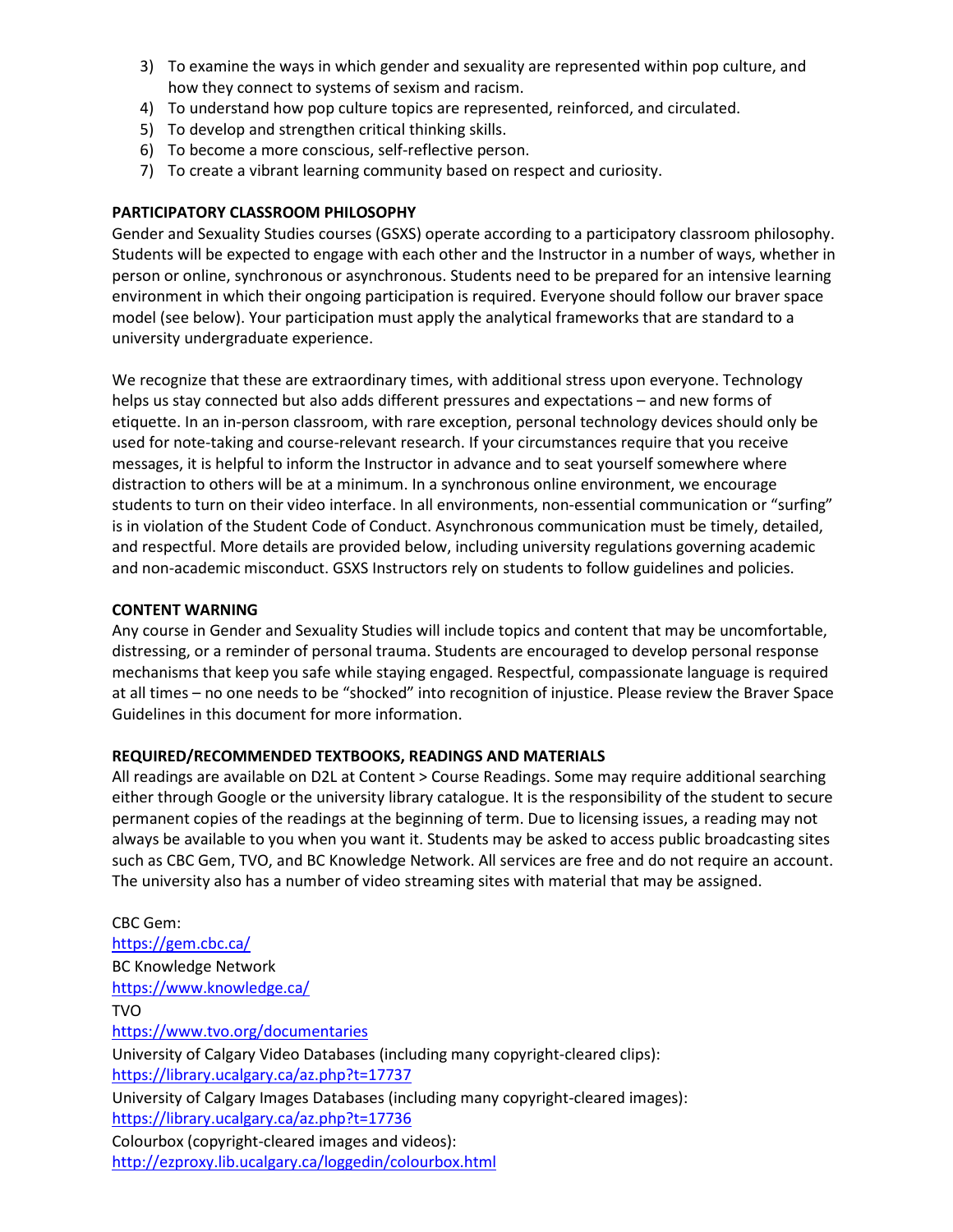#### **COURSE ASSESSMENT AND EVALUATION**

Refer to the section on D2L >Assignments for full details on each of the below assignments. All assignments are evaluated in accordance with the course General Grade Rubric.

| <b>Assignment</b>              | <b>Weighted Grade</b> | <b>Deadline</b>                                   |
|--------------------------------|-----------------------|---------------------------------------------------|
| <b>Personal Introductions</b>  | Pass / Fail, 5%       | Sunday, May 8 <sup>th</sup> , 11:59 PM            |
| <b>Student Code of Conduct</b> | Pass / Fail 5%        | Sunday, May 15 <sup>th</sup> , 11:59 PM           |
| Pop Culture Curation           | 30%                   | Friday, June 3rd, 11:59 PM                        |
| <b>Reflection Analyses</b>     | $10 X 2\% = 20\%$     | Weekly / Sunday, June 12 <sup>th</sup> , 11:59 PM |
| <b>Final Essay</b>             | 40%                   | Wednesday, June 22nd, 11:59 PM                    |

#### **GSXS GRADING SYSTEM:**

Graded work for GSXS-305 follows the chart below. The university's Undergraduate Grading System is available here:<https://www.ucalgary.ca/pubs/calendar/current/f-1-1.html>

| Percentage    | Letter | <b>Usually Graded</b> | Point | <b>Description</b>            |
|---------------|--------|-----------------------|-------|-------------------------------|
| $96 + \%$     | A+     | 97                    | 4.0   | Outstanding                   |
| $90 - 95.9 %$ | A      | 92                    | 4.0   | Excellent                     |
| $85 - 89.9 %$ | $A-$   | 87                    | 3.7   | Approaching Excellent         |
| $80 - 84.9%$  | B+     | 82                    | 3.3   | <b>Exceeding Good</b>         |
| $75 - 79.9 %$ | В      | 77                    | 3.0   | Good                          |
| $70 - 74.9%$  | $B -$  | 72                    | 2.7   | Approaching Good              |
| $65 - 69.9 %$ | C+     | 67                    | 2.3   | <b>Exceeding Satisfactory</b> |
| $60 - 64.9%$  | C      | 62                    | 2.0   | Satisfactory                  |
| $55 - 59.9 %$ | $C-$   | 57                    | 1.7   | Approaching Satisfactory      |
| $53 - 54.9%$  | D+     | 54                    | 1.3   | <b>Marginal Pass</b>          |
| $50 - 52.9 %$ | D      | 52                    | 1.0   | <b>Minimal Pass</b>           |
| $0 - 49.9 %$  | F      | 0                     | 0     | Did Not Meet Requirements     |

#### **Policy for All Assessments and Absences (synchronous and asynchronous)**

As per the University of Calgary Calendar G.1.1., a student who is absent from an in-person assessment in a course will receive a grade of zero on the assessment. This policy will remain the same for synchronous assessments scheduled to happen during a zoom meeting, such as a class presentation. If a student communicates with the Instructor and explains the circumstances around the absence, the Instructor may transfer the percentage weight for the assessment to another component of the course (such as the final examination), set another assessment, or make other alternative arrangements. An Instructor will normally make this decision based on the information provided by the student.

It is the student's responsibility to keep a copy of all assignments and to follow all instructions for completion and submission in case of loss by any cause.

#### **GENDER AND SEXUALITY STUDIES PROGRAM COURSE POLICIES**

#### **Student Conduct**

A Student Code of Conduct Agreement, available on D2L, is part of this course. It is a required component of the class. Expectations for course engagement are detailed in D2L, which monitors student use.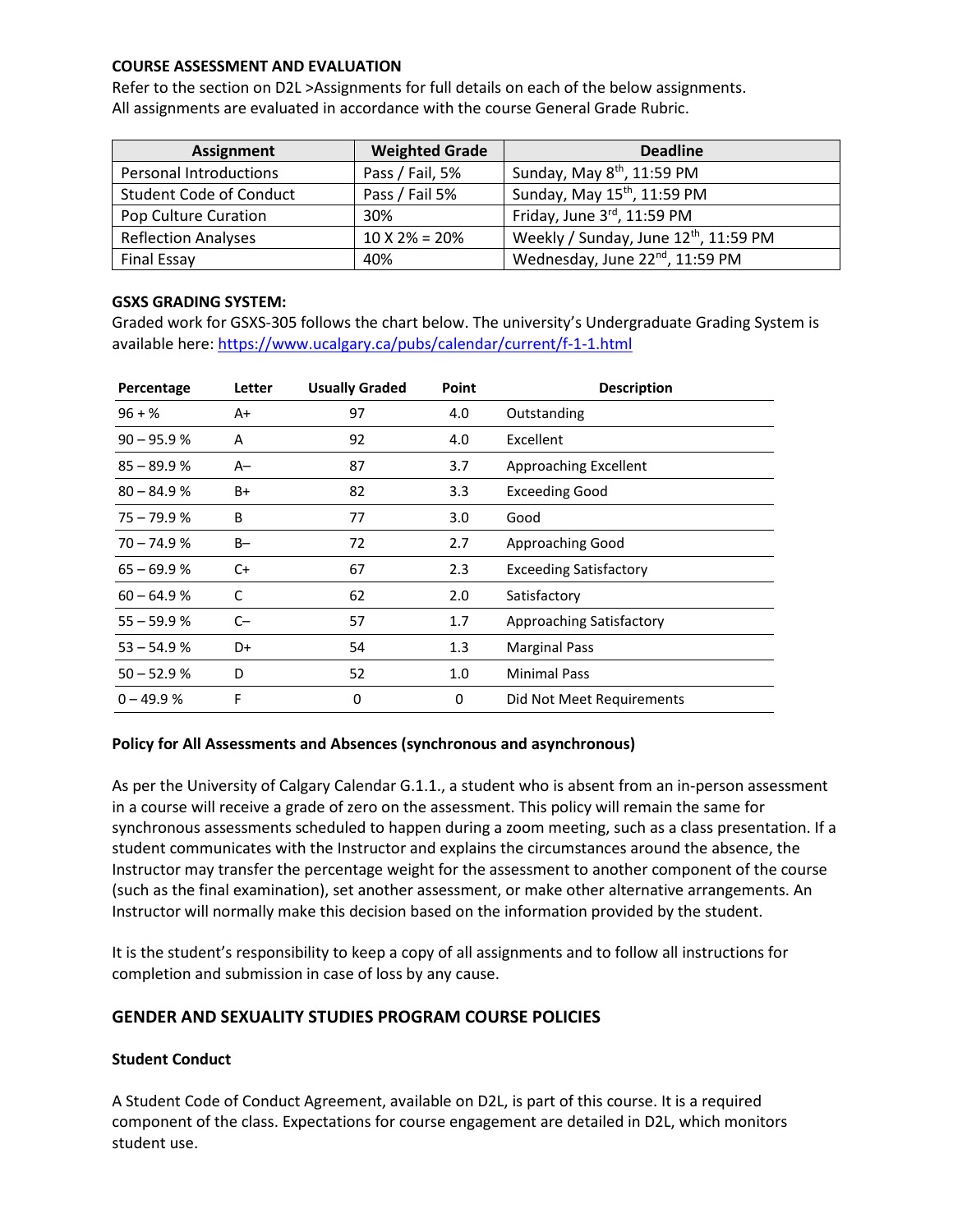Responsibility for fulfilling the requirements for all aspects of the course resides with the student. The Instructor will not give out lecture notes, repeat information, nor provide replacement copies of material provided during regular class meetings.

Group work is a normal component of a participatory classroom because it develops critical thinking and social skills. There may be a variety of assignments and engagement requirements that will demand your time and consideration of others.

Students must adhere to the Principles of Conduct, both Academic and Non-Academic, as outlined in the University of Calgary Calendar: [ucalgary.ca/pubs/calendar/current/k.html](https://ucalgary.ca/pubs/calendar/current/k.html)

#### **Course Technology**

This course is offered as an online/remote version only. Students are responsible for their own technological equipment (hardware, software, and connectivity) and must feel confident using a variety of programs and portals. The Instructor does not provide technical support. If you are experiencing any technical issues, you must go through ucalgary.ca/it. All work must be completed using the online technologies designated by the Instructor. Failure to complete any assignments by the deadline and according to the instructions due to technological error on the student's part is not sufficient grounds for an extension or re-take, and may result in a grade of F (0).

Students are eligible for an Office 365 subscription with their U of C IT account/email with which they may install and activate the Microsoft Office program suite on up to 5 devices. They may download the Microsoft Office installation file by signing into their email online at [https://office365.ucalgary.ca](https://office365.ucalgary.ca/) and selecting "Install Office Apps" from their main Office 365 portal page. Once the Microsoft Office suite is installed, they may activate the license by signing in with their @ucalgary.ca email.

A D2L portal has been set up for this course that allows for group correspondence, course announcements, class materials, assignment submissions and grading, and other forms of communication. Students are expected to check D2L a least once a week for any updates. D2L only uses @ucalgary email addresses.

Other platforms, portals, and programs may be required to complete course work. Students must have the capability to stream video.

Students must be able to edit files in Google Docs and Google Slides.

During synchronous meetings, we encourage students to turn on their video interface, and avoid distractions (including technologies and screens that are not relevant to the course) in order to facilitate group connections. At the same time, we are aware that there are circumstances that do not always make this possible. We trust students to make the right decision for themselves in keeping with the Braver Space Guidelines.

#### **Student-Instructor Communication**

Appropriate communication procedures are described in detail in the Student Code of Conduct Agreement. The Instructor's preferred means of communication is first by scheduled office hours, then by a pre-arranged meeting time (only if the Instructor's office hours conflict with another course), and then by email.

The Instructor will endeavor to respond to emails within three business days of receiving the message. *If the student emails a question that is fully addressed by the syllabus, Student Code of Conduct, or posted on D2L, the Instructor will not reply.* If you don't receive a response within three business days, you can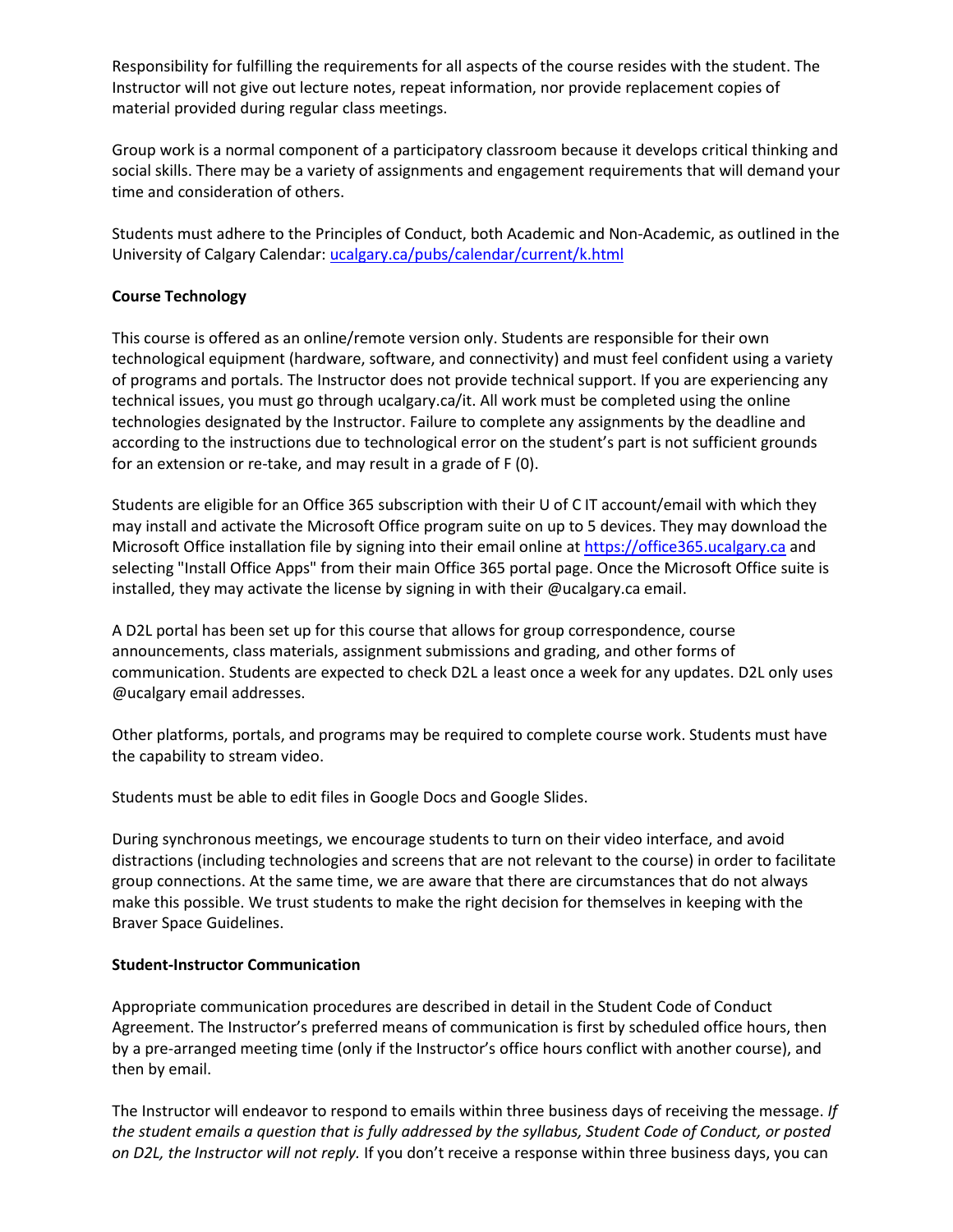likely find the answer yourself. The Instructor may respond to your email query with the request that you meet to discuss. Please note, that the university's regular business hours are 8:30-4:30, Monday through Friday and excludes recognized holidays. See the Academic Schedule for more details: [ucalgary.ca/pubs/calendar/current/academic-schedule.html](https://ucalgary.ca/pubs/calendar/current/academic-schedule.html)

#### **Student Queries Regarding Grades**

If you have concerns about a received grade, email the Instructor and request a meeting. No re-assessment will be considered without a meeting. Only the Instructor may re-assess a grade, even if the assignment was originally graded by a teaching assistant. The Instructor will not re-assess any grades assessed by a teaching assistant without first discussing the grade with the assistant. Emails requesting a meeting to review the assessment will be responded to within five business days. The meeting will be scheduled according to the Instructor's availability. Requests for additional assignments or a re-take will not be granted.

Before contacting the Instructor, students are advised to:

- Review all rubrics, assignment instructions, and supporting documentation
- Be prepared to answer why you received the grade you did based on the materials listed above
- Review the university's policy on reassessment: <https://www.ucalgary.ca/pubs/calendar/current/i.html>

### **Braver Space Guidelines**

*Second-wave feminists worked hard to strengthen group dynamics so that meetings and gatherings became supportive, positive spaces for everyone present. Initially, feminists used the terms safe space and safer space to indicate that commitment. Currently we use the term braver space.*

*In our GSXS program, the term braver space indicates a commitment to being respectful, self-aware, and* mindful of the classroom dynamic and our place in it. It reminds us that it takes courage to participate in *meaningful discussions of important social issues, in thoughtful and considered ways.* 

*Awareness of group dynamics means that differences and diversity are respected, and that debate and discussion are welcome. This is particularly important in a course dedicated to social justice education, where conflict will inevitably arise. At the same time, remember that GSXS is an evidence-based discipline with high standards of research and analytical proof.*

*A more complete discussion of what steps create braver space classrooms is available on the D2L site.*

# **Gender and Sexuality Studies Program Course Policies**

Respect difference and diversity while welcoming thoughtful, critical debate and discussion. No one person's right to their beliefs may supersede another person's right to security and dignity.

When in a classroom dedicated to social justice education, conflict will happen. That is part of a healthy, dynamic, questioning space of learning and discovery. You are encouraged to hold onto your own personal beliefs, but recognize that there will be differences of opinion and experience.

A university classroom holds high standards of research, evidence, and analytical proof. Students need to listen attentively, respectfully, and critically to the evidence provided in class lectures, readings, discussions, and other materials.

Some of the materials and topics may include explicit content (violence; sexuality; profanity; blasphemy; objectionable or illegal conduct). If you feel any materials may cause you distress or severe discomfort,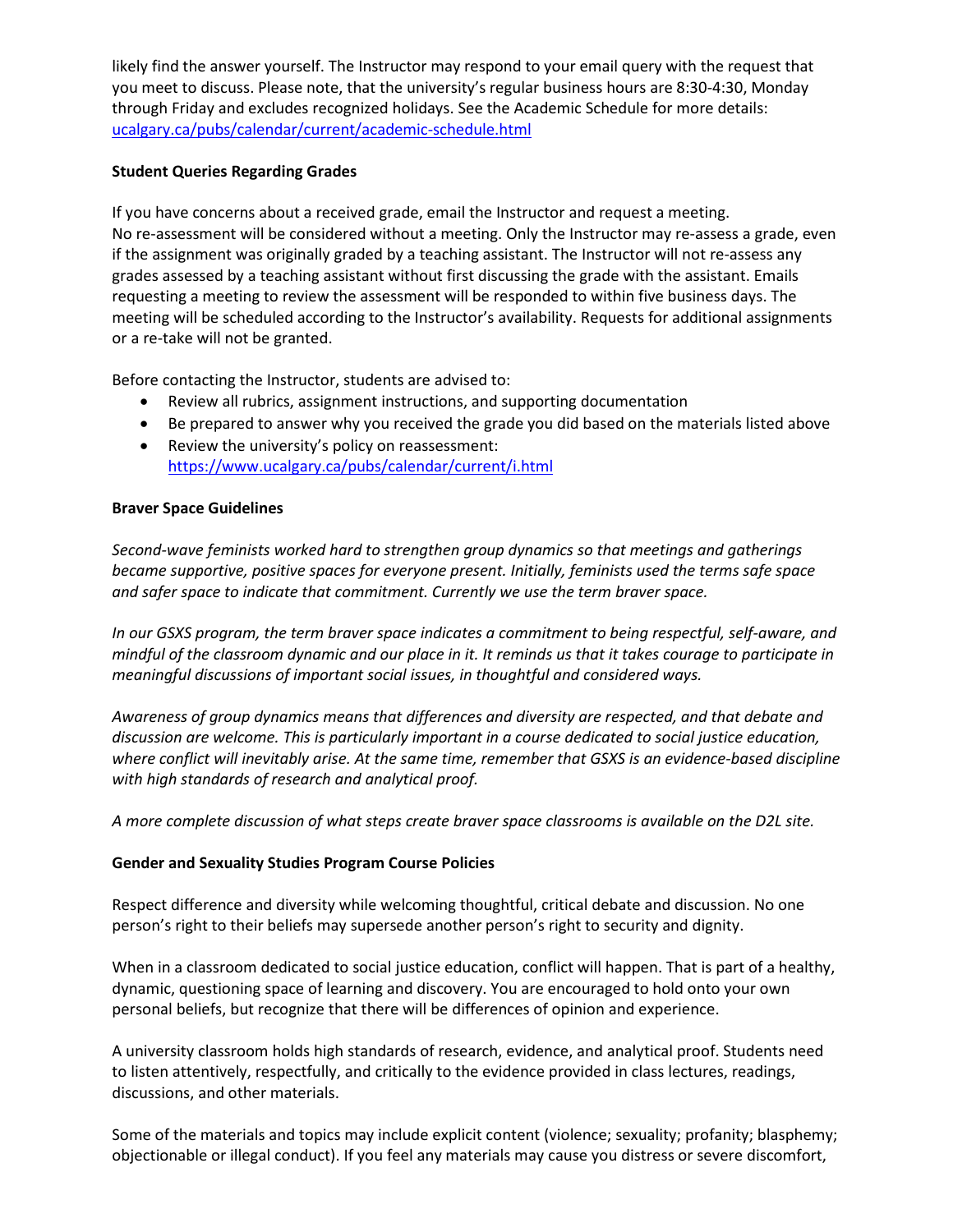you are encouraged to speak with the Instructor and/or to take measures to ensure that you feel braver in the classroom. You will not be exempt from any assigned work, but we will work together to accommodate your concerns.

### **Resources**

If you feel that you need more support than can be provided by the classroom or the Instructor, you are encouraged to take advantage of some of these resources:

- *SU Student Wellness Services* [ucalgary.ca/wellnesscentre](http://www.ucalgary.ca/wellnesscentre/) 403-210-9355 / 403-266-4357
- *Alberta Mental Health Help Line* [albertahealthservices.ca/findhealth/Service.aspx?id=6810&serviceAtFacilityID=1047134](https://www.albertahealthservices.ca/findhealth/Service.aspx?id=6810&serviceAtFacilityID=1047134)  1-877-303-2642
- *Calgary Communities Against Sexual Abuse Hotline* [calgarycasa.com](http://www.calgarycasa.com/) 403-237-5888

Trained peer supporters are also available on campus:

- *Women's Resource Centre*  [ucalgary.ca/women](https://www.ucalgary.ca/student-services/womens-centre/home) 4<sup>th</sup> Floor, MacEwan Student Centre, in The Loft
- *Q Centre for Gender and Sexual Diversity*  [su.ucalgary.ca/programs-services/student-services/the-q-centre](https://www.su.ucalgary.ca/programs-services/student-services/the-q-centre/) 2<sup>nd</sup> Floor, MacEwan Hall, near The Den
- *Faith and Spirituality Centre* [ucalgary.ca/fsc](https://ucalgary.ca/fsc) 3rd Floor, MacEwan Student Centre
- *Writing Symbols Lodge*
- <https://live-ucalgary.ucalgary.ca/student-services/writing-symbols/home> 3rd Floor, MacEwen Student Centre

For more resources, you are encouraged to consult the Campus Mental Health Strategy: [ucalgary.ca/mentalhealth](http://www.ucalgary.ca/mentalhealth)

If you have a serious concern about the Instructor's conduct, you may speak in full confidence to the Department of Philosophy [phildept@ucalgary.ca.](mailto:phildept@ucalgary.ca) Please note, the Gender and Sexuality Studies program is administered by the Department of Philosophy.

# **About the Gender and Sexuality Studies Program**

The Gender and Sexuality Studies Program offers Major, Minor, and Honours undergraduate degrees. Housed in the Department of Philosophy, the program is dedicated to offering students a feminist social justice classroom where we can bravely explore issues relating to gender and sexual equity and diversity from many perspectives. For more information, contact the program coordinator [\(gsxs@ucalgary.ca\)](mailto:wmstprog@ucalgary.ca) and check out our listing on the Faculty of Arts website: [arts.ucalgary.ca/gsxs](https://arts.ucalgary.ca/womens-studies)

The University of Calgary has a number of student clubs and campus centres dedicated to issues of gender and sexual equity and diversity.

Consent Awareness and Sexual Education Club Faith and Spirituality Centre Writing Symbols Lodge Queers on Campus Q: The SU Centre for Gender and Sexual Diversity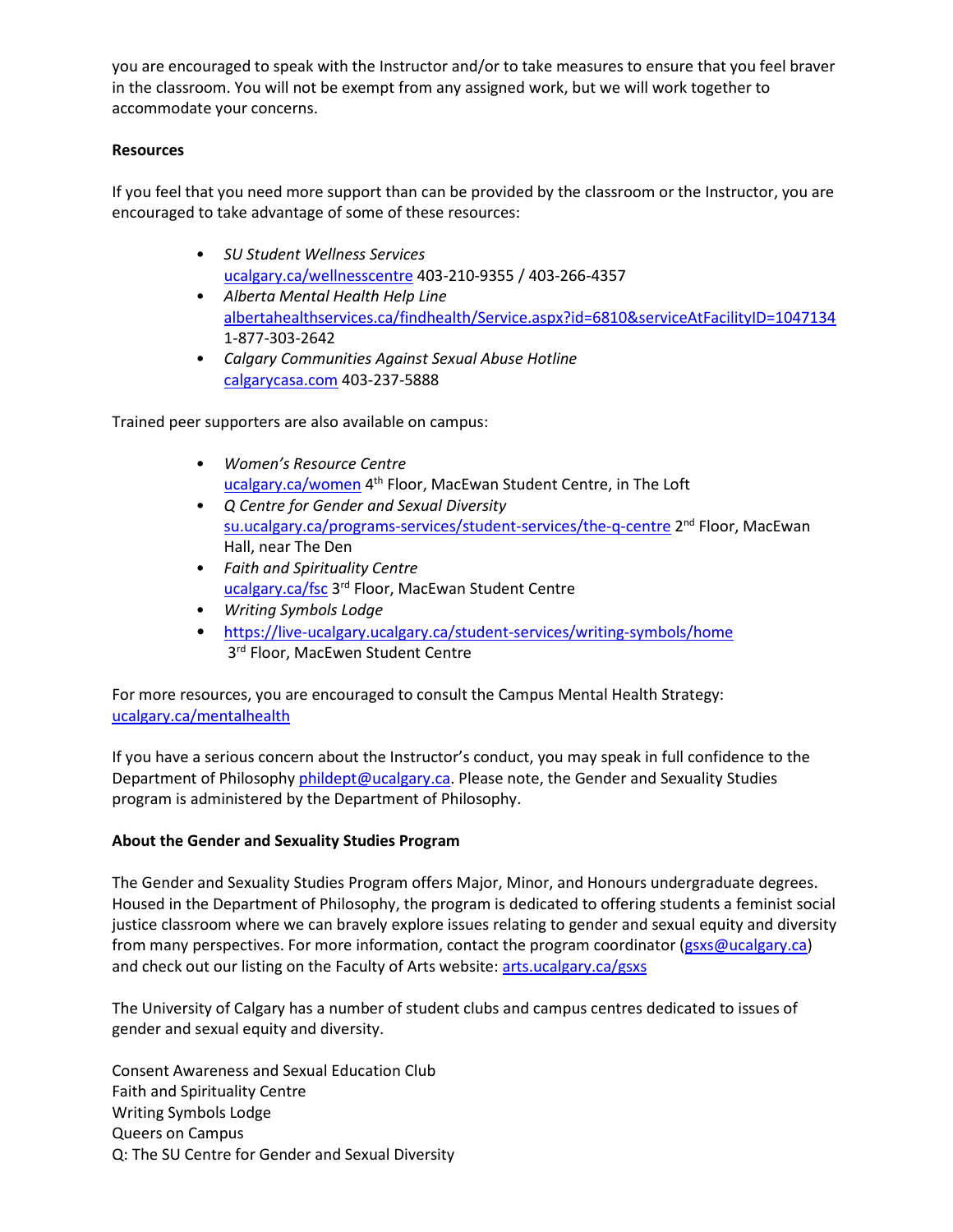Women in Leadership Club Women's Resource Centre Women's Studies and Feminism Club

The Gender and Sexuality Studies program is administered by the Department of Philosophy. The Gender and Sexuality Studies Program Coordinator is Joe Kadi [\(jkadi@ucalgary.ca\)](mailto:jkadi@ucalgary.ca). The Head of the Department of Philosophy is Nicole Wyatt [\(nicole.wyatt@ucalgary.ca\)](mailto:nicole.wyatt@ucalgary.ca)

*Effective July 1, 2021, the program's name was changed from Women's Studies (WMST) to Gender and Sexuality Studies (GSXS). This will not affect your degree or course standing. If you have any questions, ask your Instructor or the program coordinator.*

#### **DEPARTMENTAL, FACULTY, AND UNIVERSITY INFORMATION**

#### **Academic Accommodations**

It is the student's responsibility to request academic accommodations according to the University policies and procedures. The student accommodation policy can be found a[t ucalgary.ca/legal](http://www.ucalgary.ca/legal-services/sites/default/files/teams/1/Policies-Student-Accommodation-Policy.pdf)[services/sites/default/files/teams/1/Policies-Student-Accommodation-Policy.pdf](http://www.ucalgary.ca/legal-services/sites/default/files/teams/1/Policies-Student-Accommodation-Policy.pdf)

Students needing an Accommodation because of a disability or medical condition should communicate this need to Student Accessibility Services in accordance with the Procedure for Accommodations for Students with Disabilities: [ucalgary.ca/legal-services/sites/default/files/teams/1/Policies-](https://www.ucalgary.ca/legal-services/sites/default/files/teams/1/Policies-Accommodation-for-Students-with-Disabilities-Procedure.pdf)[Accommodation-for-Students-with-Disabilities-Procedure.pdf.](https://www.ucalgary.ca/legal-services/sites/default/files/teams/1/Policies-Accommodation-for-Students-with-Disabilities-Procedure.pdf) Students needing an Accommodation in relation to their coursework or to fulfil requirements for a graduate degree, based on a protected ground other than disability, should communicate this need, preferably in writing, to their Instructor.

Time limit and extended deadline accommodations can be set by D2L. Therefore it is imperative that students provide Instructors with the appropriate documentation at the beginning of term.

#### **Absence or Missed Course Assessments**

Students who are absent from class assessments (tests, participation activities, or other assignments) should inform their Instructors as soon as possible. If the reason provided for the absence is acceptable, Instructors may decide that any arrangements made can take forms other than make-up tests or assignments. For example, the weight of a missed grade may be added to another assignment or test.

#### **Student Support and Resources**

Full details and information about the following resources can be found a[t](https://www.ucalgary.ca/current-students/student-services)  [ucalgary.ca/current-students/student-services](https://www.ucalgary.ca/current-students/student-services)

- Wellness and Mental Health Resources
- Student Success Centre
- Student Ombuds Office
- Student Union (SU) Information
- Graduate Students' Association (GSA) Information
- Emergency Evacuation/Assembly Points
- Safewalk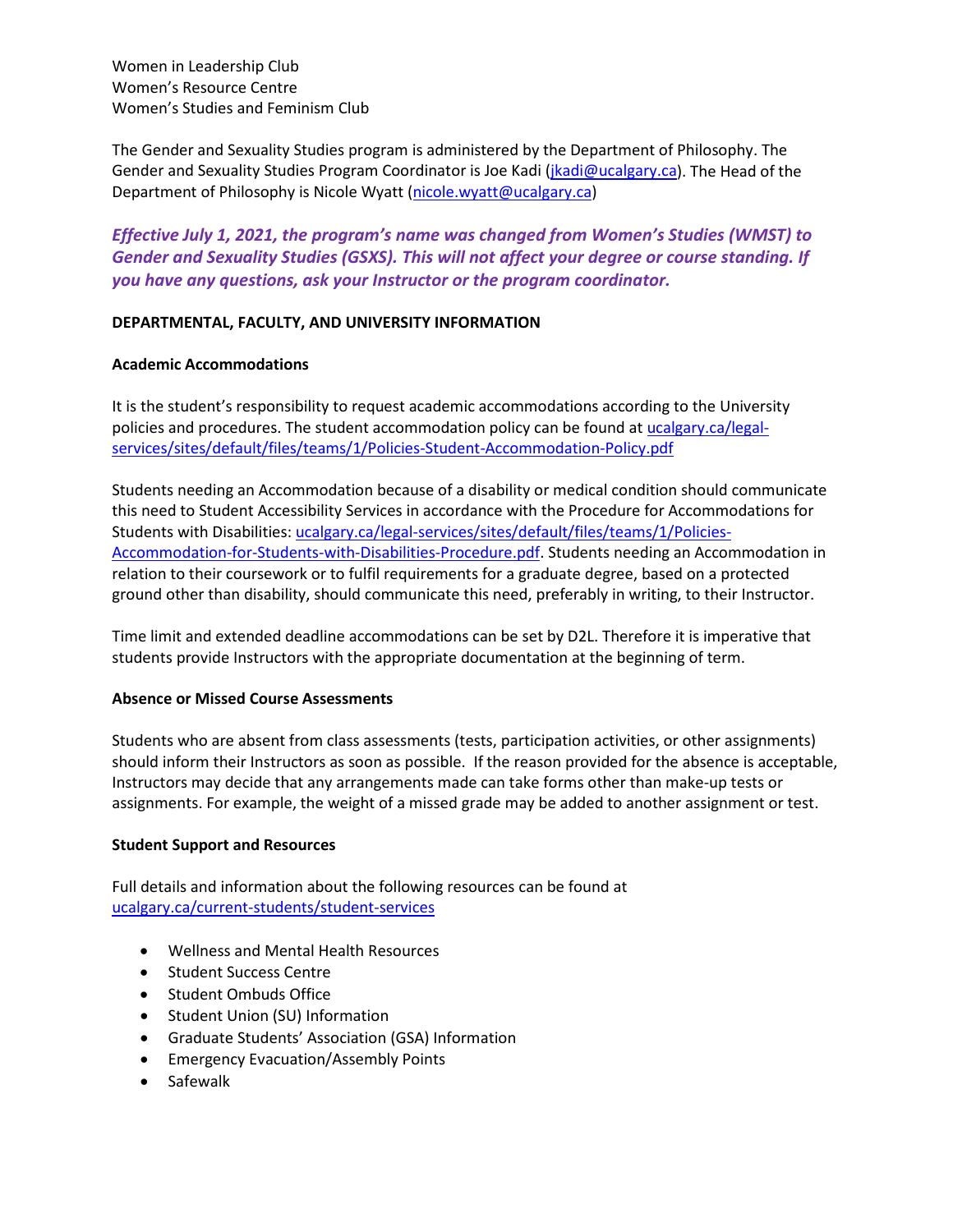#### **Academic Advising**

If you are a student in the Faculty of Arts, you can speak to an academic advisor in the Arts Students' Centre about course planning, course selection, registration, program progression and more. Visit the Faculty of Arts website at<https://arts.ucalgary.ca/current-students/undergraduate/academic-advising> for contact details and information regarding common academic concerns.

For questions specific to the philosophy program, please visit arts.ucalgary.ca/philosophy. Further academic guidance is available by contacting Jeremy Fantl (Undergraduate Program Director, [jfantl@ucalgary.ca\)](mailto:jfantl@ucalgary.ca) or David Dick (Honours Advisor, [dgdick@ucalgary.ca\)](mailto:dgdick@ucalgary.ca). General inquiries may be sent to [phildept@ucalgary.ca](mailto:phildept@ucalgary.ca)

You may find answers to your more specific questions about a degree in Gender and Sexuality Studies at the University Calgary at<https://arts.ucalgary.ca/gsxs> or contact the Coordinator of the GSXS Program, Joe Kadi a[t jkadi@ucalgary.ca](mailto:jkadi@ucalgary.ca)

### **Writing Assessment and Support**

The assessment of all written assignments—and, to a lesser extent, written exam responses—is based in part on writing skills. This includes correctness (grammar, punctuation, sentence structure, etc.), as well as general clarity and organization. Research papers must include a thorough and accurate citation of sources. Students are also encouraged to use Writing Support Services for assistance (one-on-one appointments, drop-in support and writing workshops). For more information, and other services offered by the Student Success Centre, please visit [ucalgary.ca/ssc](https://ucalgary.ca/ssc)

#### **Responsible Use of D2L**

Important information and communication about this course will be posted on D2L (Desire2Learn), UCalgary's online learning management system. Visit<https://ucalgary.service-now.com/it> for how-to information and technical assistance.

All users of D2L are bound by the guidelines on the responsible use of D2L posted here: [https://elearn.ucalgary.ca/commitment-to-the-responsible-use-of-d2l/.](https://elearn.ucalgary.ca/commitment-to-the-responsible-use-of-d2l/) The Instructor may establish additional specific course policies for D2L, Zoom, and any other technologies used to support remote learning. Instructional materials, including audio or video recordings of lectures, may not be posted outside of the course D2L site. Students violating this policy are subject to discipline under the [University of Calgary's Non-Academic Misconduct policy](https://www.ucalgary.ca/legal-services/sites/default/files/teams/1/Policies-Student-Non-Academic-Misconduct-Policy.pdf)

# **Media Recording**

Please refer to the following statement on media recording of students: [https://elearn.ucalgary.ca/wp](https://elearn.ucalgary.ca/wp-content/uploads/2020/05/Media-Recording-in-Learning-Environments-OSP_FINAL.pdf)[content/uploads/2020/05/Media-Recording-in-Learning-Environments-OSP\\_FINAL.pdf](https://elearn.ucalgary.ca/wp-content/uploads/2020/05/Media-Recording-in-Learning-Environments-OSP_FINAL.pdf)

#### **Academic Misconduct/Honesty**

Cheating or plagiarism on any assignment or examination is as an extremely serious academic offense, the penalty for which will be an F on the assignment or an F in the course, and possibly a disciplinary sanction such as probation, suspension, or expulsion. For information on academic misconduct and its consequences, please see the University of Calgary Calendar at [ucalgary.ca/pubs/calendar/current/k.html](https://www.ucalgary.ca/pubs/calendar/current/k.html)